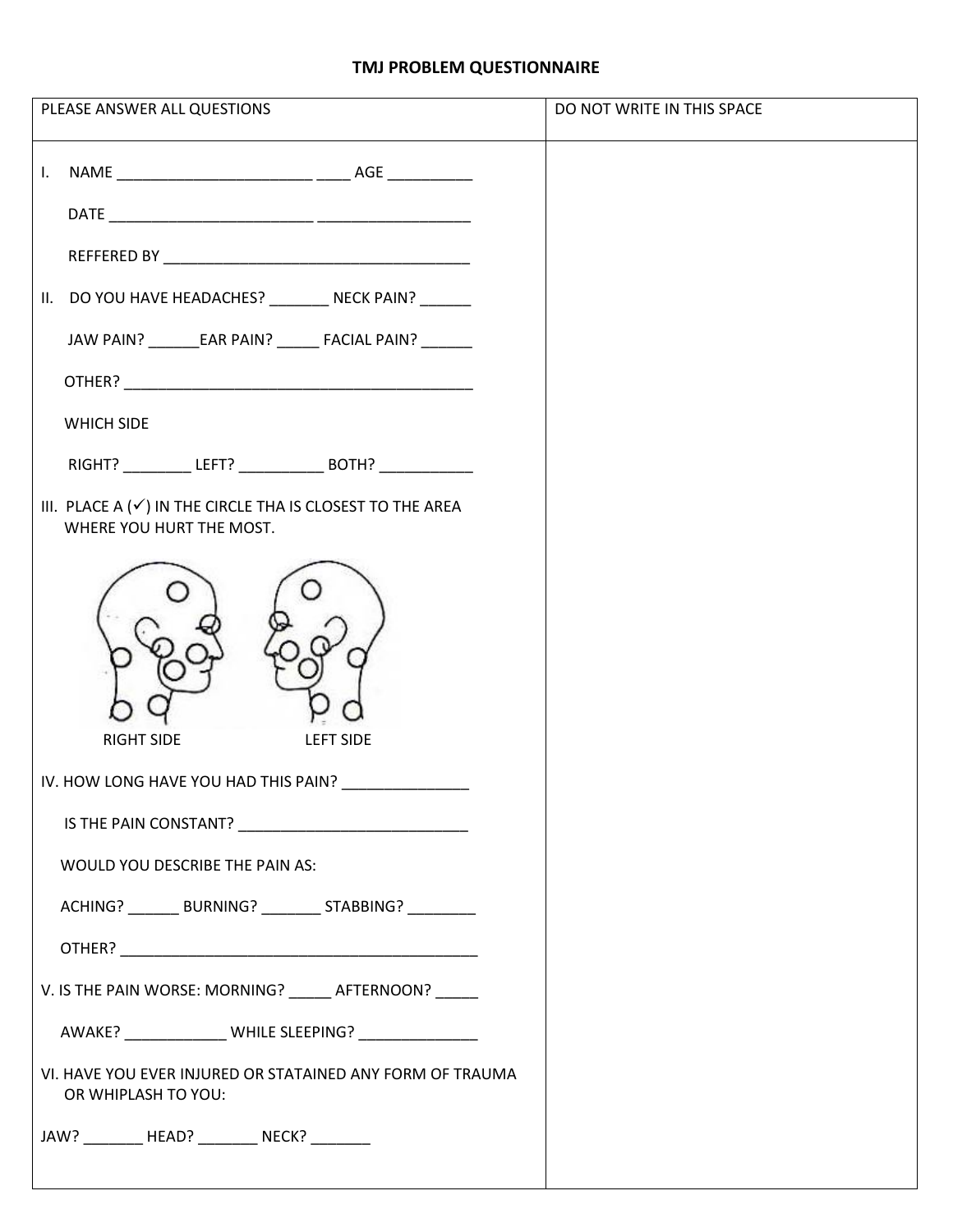|                                                                |                                                                                                                       |                                                                                                                                                                                                                                      | DO NOT WRITE IN THIS SPACE |  |
|----------------------------------------------------------------|-----------------------------------------------------------------------------------------------------------------------|--------------------------------------------------------------------------------------------------------------------------------------------------------------------------------------------------------------------------------------|----------------------------|--|
|                                                                |                                                                                                                       |                                                                                                                                                                                                                                      |                            |  |
|                                                                |                                                                                                                       |                                                                                                                                                                                                                                      |                            |  |
| WHAT MEDICATION DO YOU TAKE FOR YOUR PAIN?                     |                                                                                                                       |                                                                                                                                                                                                                                      |                            |  |
|                                                                |                                                                                                                       | MEDICATION DOSE FREQUENCY                                                                                                                                                                                                            |                            |  |
|                                                                |                                                                                                                       |                                                                                                                                                                                                                                      |                            |  |
|                                                                | <u> 1989 - Johann Harry Harry Harry Harry Harry Harry Harry Harry Harry Harry Harry Harry Harry Harry Harry Harry</u> |                                                                                                                                                                                                                                      |                            |  |
|                                                                |                                                                                                                       |                                                                                                                                                                                                                                      |                            |  |
| VII: DOES IS HURT TO CHEW? ____________ OPEN WIDE? ___________ |                                                                                                                       |                                                                                                                                                                                                                                      |                            |  |
|                                                                |                                                                                                                       | WHICH SIDE OF THE JAW MAKES A POPPING NOISE?                                                                                                                                                                                         |                            |  |
|                                                                |                                                                                                                       | CLICKING? ________________GRINDING? ____________________                                                                                                                                                                             |                            |  |
|                                                                |                                                                                                                       | OTHER NOISE? <b>CONTRACT CONTRACT CONTRACT CONTRACT CONTRACT CONTRACT CONTRACT CONTRACT CONTRACT CONTRACT CONTRACT CONTRACT CONTRACT CONTRACT CONTRACT CONTRACT CONTRACT CONTRACT CONTRACT CONTRACT CONTRACT CONTRACT CONTRACT C</b> |                            |  |
| X. HAVE YOU NOTICED A CHANGE IN YOUR BITE?                     |                                                                                                                       |                                                                                                                                                                                                                                      |                            |  |
|                                                                |                                                                                                                       |                                                                                                                                                                                                                                      |                            |  |
|                                                                |                                                                                                                       |                                                                                                                                                                                                                                      |                            |  |
|                                                                |                                                                                                                       |                                                                                                                                                                                                                                      |                            |  |
|                                                                |                                                                                                                       |                                                                                                                                                                                                                                      |                            |  |
|                                                                |                                                                                                                       | DO YOU CLENCH YOUR TEETH? __________GRIND? __________                                                                                                                                                                                |                            |  |
|                                                                |                                                                                                                       | DURING THE DAY? ________________ AT NIGHT? _________________                                                                                                                                                                         |                            |  |
|                                                                |                                                                                                                       | WHEN DID YOU START DOING THIS? _________________________                                                                                                                                                                             |                            |  |
| XII. DO YOU HAVE PROBLEMS WITH YOUR EARS?                      |                                                                                                                       |                                                                                                                                                                                                                                      |                            |  |
|                                                                |                                                                                                                       |                                                                                                                                                                                                                                      |                            |  |
|                                                                |                                                                                                                       |                                                                                                                                                                                                                                      |                            |  |
|                                                                |                                                                                                                       |                                                                                                                                                                                                                                      |                            |  |
|                                                                |                                                                                                                       |                                                                                                                                                                                                                                      |                            |  |